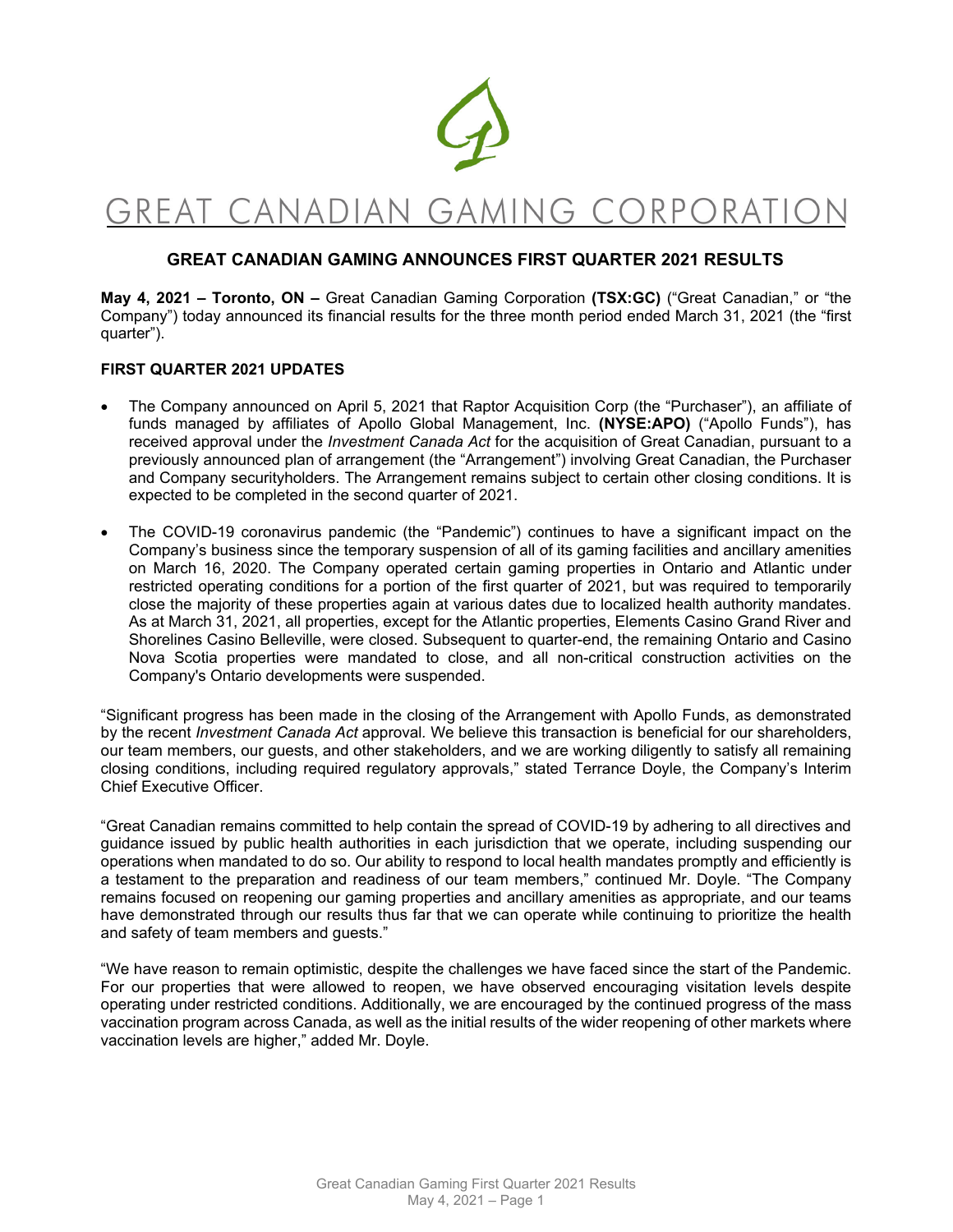#### **FINANCIAL REVIEW**

The temporary suspension of operations and restricted operating conditions that the Company's gaming facilities experienced in the first quarter of 2021 resulted in decreased revenues, expenses, Adjusted EBITDA<sup>1</sup>, shareholders' net (loss) earnings, Free Cash Flow<sup>1</sup>, and total cash flows, when compared to the same period in the prior year. While certain of the Company's Ontario and Atlantic properties were permitted to open under restricted operating conditions for a portion of the first quarter of 2021, gaming revenues at these properties were significantly reduced when compared to the same period in the prior year.

The Company had negative Free Cash Flow of \$70.5 million in the first quarter of 2021, compared to \$50.8 million in the same period in 2020. The increase in negative Free Cash Flow was primarily due to decreased Adjusted EBITDA, as mentioned above, partially offset by lower income taxes paid, interest paid and capital expenditures. For the first quarter of 2021, the Company funded the negative Free Cash Flow with net borrowings from its credit facilities of \$32.6 million and the remaining \$37.9 million from available cash balances.

Cash inflow in the first quarter of 2021 of \$2.7 million was primarily due to the proceeds from the exercise of incentive share options of \$44.8 million. Cash inflow in the first quarter of 2021 was lower than cash inflow of \$552.2 million in the same period in 2020, primarily due to decreased cash generated from operating activities as a result of the temporary suspension of operations and reduced cash generated by financing activities, partially offset by lower cash used in investing activities due to construction timing of the Company's development projects in Ontario. Cash inflow in the first quarter of 2020 included the issuance of the Senior Unsecured Debentures and a \$325.0 million draw on the revolving portion of the Senior Secured Credit Facilities.

### **OUTLOOK**

"We have completed the construction of the casino portion at Pickering Casino Resort, which will be ready to open when it is safe and appropriate to do so. We believe this casino will be a spectacular addition to the gaming and entertainment marketplace in the Greater Toronto Area. We continue to work on the remaining non-gaming amenities at Pickering Casino Resort and other projects in Ontario, including Casino Woodbine and Great Blue Heron, which will be funded by One Toronto Gaming's capital expenditures credit facility. The timing of completing these developments will depend on the extent of Pandemic-related restrictions on nonessential construction activities, which have been suspended again on April 16, 2021. Despite the impact that the Pandemic has had on the timing of these developments, we do not anticipate any impact to our total planned capital spend."

"The Company's financial and operational covenants under its credit facilities continue to be temporarily waived pursuant to amended credit facility agreements which were entered into in the fourth quarter of 2020. As at March 31, 2021, Great Canadian continues to remain in stable capital and liquidity position with a cash balance of \$437.5 million and \$939.7 million of available undrawn credit on its credit facilities, subject to applicable covenants," concluded Mr. Doyle.

### **CONFERENCE CALL**

Due to limited operations and the pending Arrangement with Apollo Funds, the Company will not be hosting a conference call for investors and analysts to review its financial results. For detailed financial information and analysis, please refer to the Condensed Interim Consolidated Financial Statements and Management's Discussion and Analysis at www.gcgaming.com or www.sedar.com (available on May 4, 2021).

#### **ABOUT GREAT CANADIAN GAMING CORPORATION**

Founded in 1982, Great Canadian Gaming Corporation is an Ontario based company that operates 26 gaming, entertainment and hospitality facilities in Ontario, British Columbia, New Brunswick, and Nova Scotia. Fundamental to the Company's culture is its commitment to social responsibility. "PROUD of our people, our business, our community" is Great Canadian's brand that unifies the Company's community, volunteering and social responsibility efforts. Under the PROUD program, Great Canadian annually supports over 1,400 charitable and non-profit organizations across Canada. In each Canadian gaming jurisdiction, a significant portion of gross gaming revenue from gaming facilities is retained by our Crown partners on behalf of their provincial government for the purpose of supporting programs like healthcare, education and social services.

 $1$  Adjusted EBITDA and Free Cash Flow are non-IFRS measures, as described in the disclaimer section of this press release.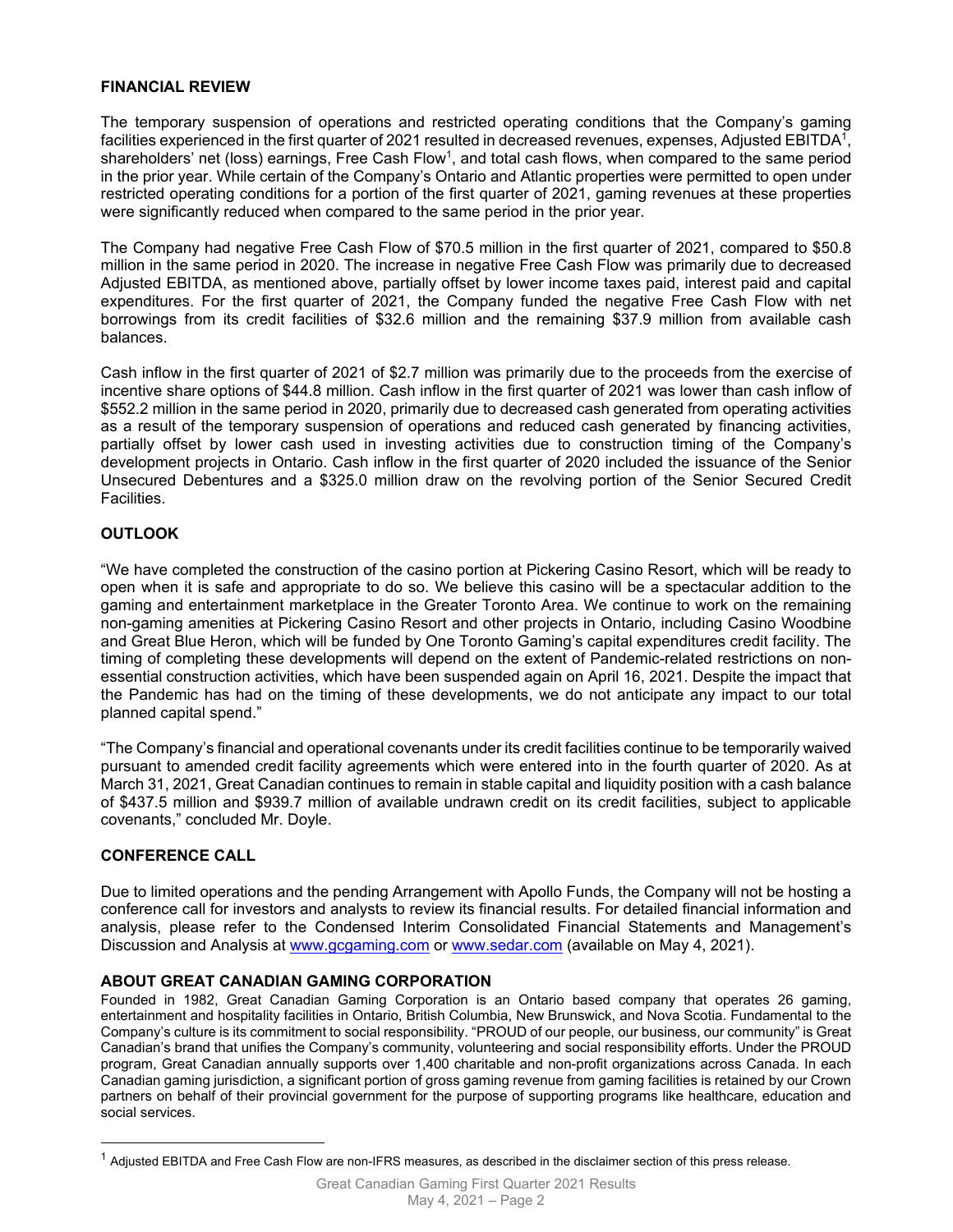#### **The financial results below are unaudited and prepared by management. Expressed in millions of Canadian dollars, except for per share information.**

|                                                         | Three months ended March 31, |    |                        |          |
|---------------------------------------------------------|------------------------------|----|------------------------|----------|
|                                                         | 2021                         |    | 2020                   | % Chg    |
| <b>Revenues</b>                                         | \$<br>52.3                   | \$ | 273.8                  | $(81\%)$ |
| Less:                                                   |                              |    |                        |          |
| Human resources                                         | 17.8                         |    | 95.9                   | (81%)    |
| Property, marketing and administration                  | 14.7                         |    | 75.4                   | $(81\%)$ |
| Share of profit of equity investment                    | (0.7)                        |    | (0.5)                  | 40%      |
| <b>Adjusted EBITDA</b>                                  | \$<br>20.5                   | \$ | 103.0                  | $(80\%)$ |
| Changes in non-cash working capital                     | (4.5)                        |    | (17.7)                 | (75%)    |
| Capital expenditures, net of related accounts payable   | (56.3)                       |    | (84.7)                 | (34%)    |
| Payment of lease liabilities                            | (22.1)                       |    | (21.4)                 | 3%       |
| Interest paid                                           | (6.4)                        |    | (15.8)                 | (59%)    |
| Income taxes paid                                       | (1.7)                        |    | (14.2)                 | (88%)    |
| <b>Free Cash Flow</b>                                   | \$<br>$(70.5)$ \$            |    | (50.8)                 | 39%      |
| <b>Cash flow information</b>                            |                              |    |                        |          |
| Cash generated by operating activities                  | 9.2                          |    | 64.1                   | (86%)    |
| Cash used in investing activities                       | (55.5)                       |    | (82.1)                 | (32%)    |
| Cash generated by financing activities                  | 48.9                         |    | 570.0                  | $(91\%)$ |
| Effect of foreign exchange on cash                      | 0.1                          |    | 0.2                    | $(50\%)$ |
| <b>Cash inflow</b>                                      | \$<br>2.7                    | \$ | 552.2                  | 100%     |
|                                                         |                              |    |                        |          |
| Net (loss) earnings information:                        |                              |    |                        |          |
| Net (loss) earnings attributable to:                    |                              |    |                        |          |
| Shareholders of the company                             | \$<br>$(28.8)$ \$            |    | 19.2                   |          |
| Non-controlling interests                               | (15.4)                       |    | 9.3                    |          |
| Net (loss) earnings                                     | \$<br>(44.2) \$              |    | 28.5                   |          |
| Shareholders' net (loss) earnings per common share      |                              |    |                        |          |
| Basic                                                   | \$<br>$(0.50)$ \$            |    | 0.35                   |          |
| <b>Diluted</b>                                          | \$<br>$(0.50)$ \$            |    | 0.34                   |          |
|                                                         |                              |    |                        |          |
| Weighted average number of common shares (in thousands) |                              |    |                        |          |
| <b>Basic</b><br>Diluted                                 | 57,155                       |    | 55,282<br>56,297       |          |
|                                                         | 57,155                       |    |                        |          |
| <b>Balance sheet information:</b>                       |                              |    | March 31, December 31, |          |
|                                                         | 2021                         |    | 2020                   | $%$ Chg  |
| Cash                                                    | \$<br>437.5                  | \$ | 434.8                  | 1%       |
| <b>Total assets</b>                                     | \$<br>3,120.8                | \$ | 3,120.0                | 0%       |
| Long-term debt                                          | \$<br>1,368.2                | \$ | 1,333.9                | 3%       |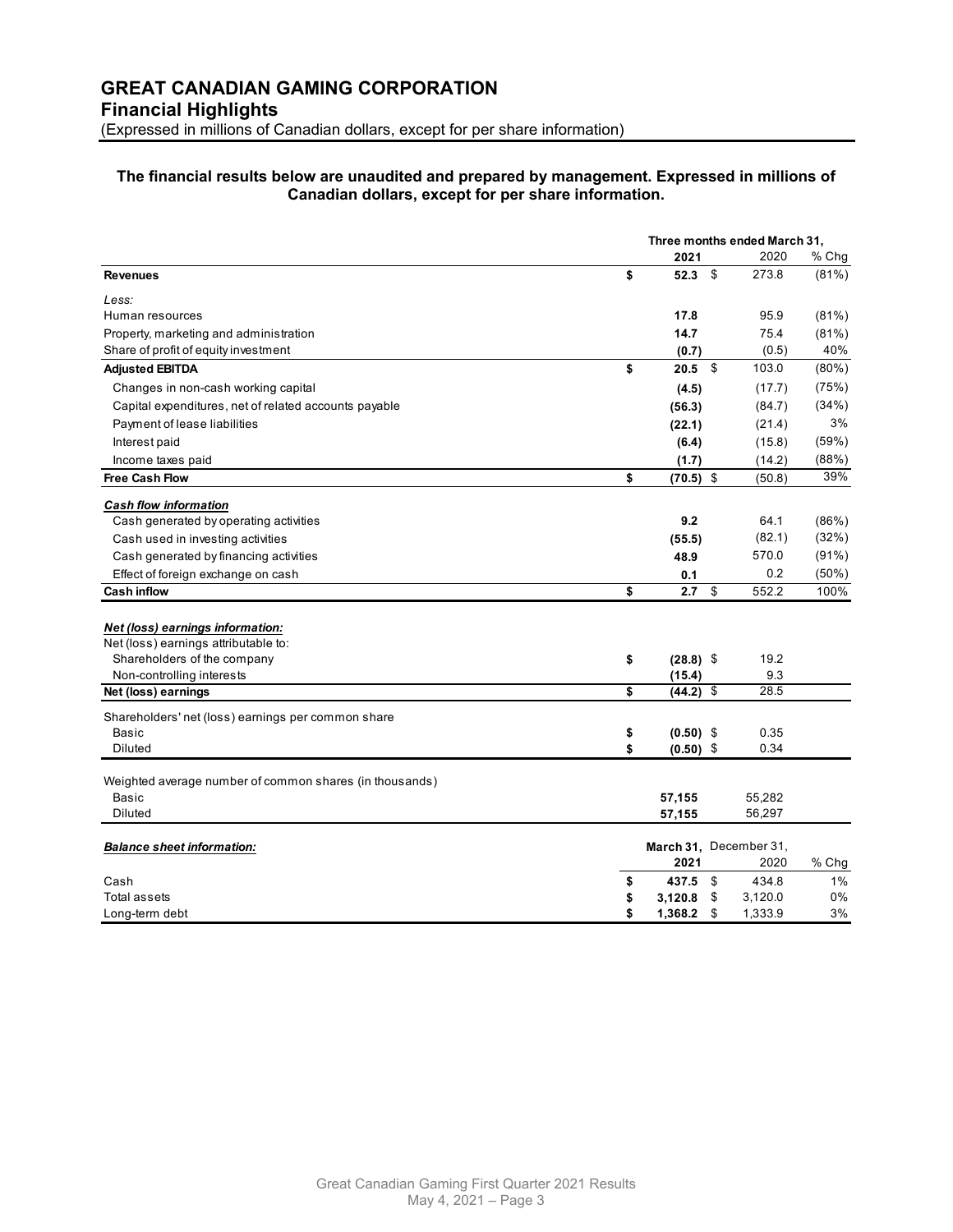#### **DISCLAIMER**

This press release contains certain "forward-looking information" or statements within the meaning of applicable securities legislation. Forward-looking information is based on the Company's current expectations, estimates, projections and assumptions that were made by the Company in light of historical trends and other factors. Forward-looking statements are frequently but not always identified by words such as "expects", "anticipates", "believes", "intends", "estimates", "potential", "targeted", "planned", "possible" or similar expressions or statements that events, conditions or results "will", "may", "could" or "should" occur or be achieved. All information or statements, other than statements of historical fact, are forward-looking information, including statements that address expectations, estimates or projections about the future, the Company's anticipated arrangement with Raptor Acquisition Corp., the Company's strategy for growth and objectives, the status and prospects of the industries in which the Company operates, expected future expenditures, costs, operating and financial results, expected impact of future commitments, the Company's expected ability to obtain banking waivers, the impact of the COVID-19 pandemic on the Company's operations, the impact of conditions imposed on certain high limit players, the impact of unionization activities and labour organization, the Company's beliefs about the outcome of its notices of objection and subsequent appeals challenging the Canada Revenue Agency's reassessments and its tax position on its facility development commission prevailing, the determination and calculation of the Company's expected facility investment commission amounts in respect of its British Columbia facilities and the Company's projected future investments to obtain facility investment commission, the terms and expected benefits of the normal course issuer bid, the Company's expected share of BC horse racing industry revenue, the Company and its affiliates meeting threshold revenue growth amounts in the Ontario gaming industry, the Company's projected timeline for future development, and expectations and implications of changes in legislation and government policies, volatile gaming holds, the effects of competition in the market and potential difficulties in employee retention and recruitment. Such forward-looking information is not a guarantee of future performance and may involve a number of risks and uncertainties.

Although forward-looking information is based on information and assumptions that the Company believes are current, reasonable and complete, they are subject to unknown risks, uncertainties, and a number of factors that could cause actual results to vary materially from those expressed or implied by such forward-looking information. Such factors may include, but are not limited to: compliance with the terms of operational services agreements with lottery corporations; changes to gaming laws and regulations that may impact the operational services agreements; the Company's ability to successfully close its anticipated arrangement with Raptor Acquisition Corp.; pending, proposed or unanticipated regulatory or policy changes (including those related to anti-money laundering legislation or policy that may impact high limit play), volatile gaming holds, the effects of competition in the market; the Company's ability to successfully develop properties in Ontario; the Company's ability to obtain and renew required business licenses, leases, and operational services agreements; unanticipated fines, sanctions and suspensions imposed on the Company by its regulators; impact of global liquidity and credit availability; impairment of the Company's ability to obtain banking waivers; actual and possible reassessments of the Company's prior tax filings by tax authorities; the results of the Company's notices of objection and subsequent appeals challenging reassessments received by the Canada Revenue Agency; the Company's tax position on its facility development commission prevailing; temporary business interruption and closure of the Company's facilities due to COVID-19; effects of COVID-19 physical distancing measures in reopened facilities; adverse tourism trends and further decreases in levels of travel, leisure and consumer spending; adverse changes in public opinion and acceptance of gambling; competition from established competitors and new entrants in the gaming business; dependence on key personnel; the Company's ability to successfully integrate new key personnel; the timing and results of collective bargaining negotiations and potential labour disruption; adverse changes in the Company's labour relations; the Company's ability to manage its capital projects and its expanding operations in jurisdictions where it operates; the risk that systems, procedures and controls may not be adequate to meet regulatory requirements or to support current and expanding operations; potential undisclosed liabilities and capital expenditures associated with acquisitions; negative connotations linked to the gaming industry; the risk associated with partnership relationships; First Nations rights with respect to certain land on which the Company conducts operations; future or current legal proceedings; construction disruptions; financial covenants associated with credit facilities and long-term debt; credit, liquidity and market risks associated with our financial instruments; interest and exchange rate fluctuations; demand for new products and services; fluctuations in operating results; economic uncertainty and financial market volatility; technology dependence; privacy breaches or data theft; integration of acquired properties in Ontario; changes to anti-money laundering procedures and protocols including additional requirements for determining source of funds; unusual weather or natural disasters could adversely affect the Company's operations and financial results; and disease outbreaks. The Company cautions that this list of factors is not exhaustive. Although the Company has attempted to identify important factors that could cause actual actions, events or results to differ materially from those described in forward-looking information, there may be other factors that cause actions, events or results not to be as anticipated, estimated or intended. These factors and other risks and uncertainties are discussed in the Company's continuous disclosure documents filed with the Canadian securities regulatory authorities from time to time, including in the "Risk Factors" section of the Company's Annual Information Form for fiscal 2020, and as identified in the Company's disclosure record on SEDAR at www.sedar.com.

The forward-looking information in documents incorporated by reference speaks only as of the date of those documents. The Company believes that the expectations reflected in forward-looking statements are reasonable but no assurance can be given that these expectations will prove to be correct. Readers are cautioned not to place undue reliance on the forward-looking information. The Company undertakes no obligation to revise forward-looking information to reflect subsequent events or circumstances except as required by law. The forward-looking information contained herein is made as of the date hereof, is subject to change after such date, and is expressly qualified in its entirety by cautionary statements in this press release.

The Company has included non-International Financial Reporting Standards ("non-IFRS") measures in this press release. Adjusted EBITDA, as defined by the Company, means earnings before interest and financing costs (net of interest income), income taxes, depreciation and amortization, share-based compensation, business acquisition, restructuring and other, and foreign exchange gain. Adjusted EBITDA is derived from the Condensed Interim Consolidated Statements of (Loss) Earnings and Other Comprehensive (Loss) Income, and can be computed as revenues less human resources expenses and property, marketing and administration expenses plus the share of profit of equity investments relating to principal operating entities. The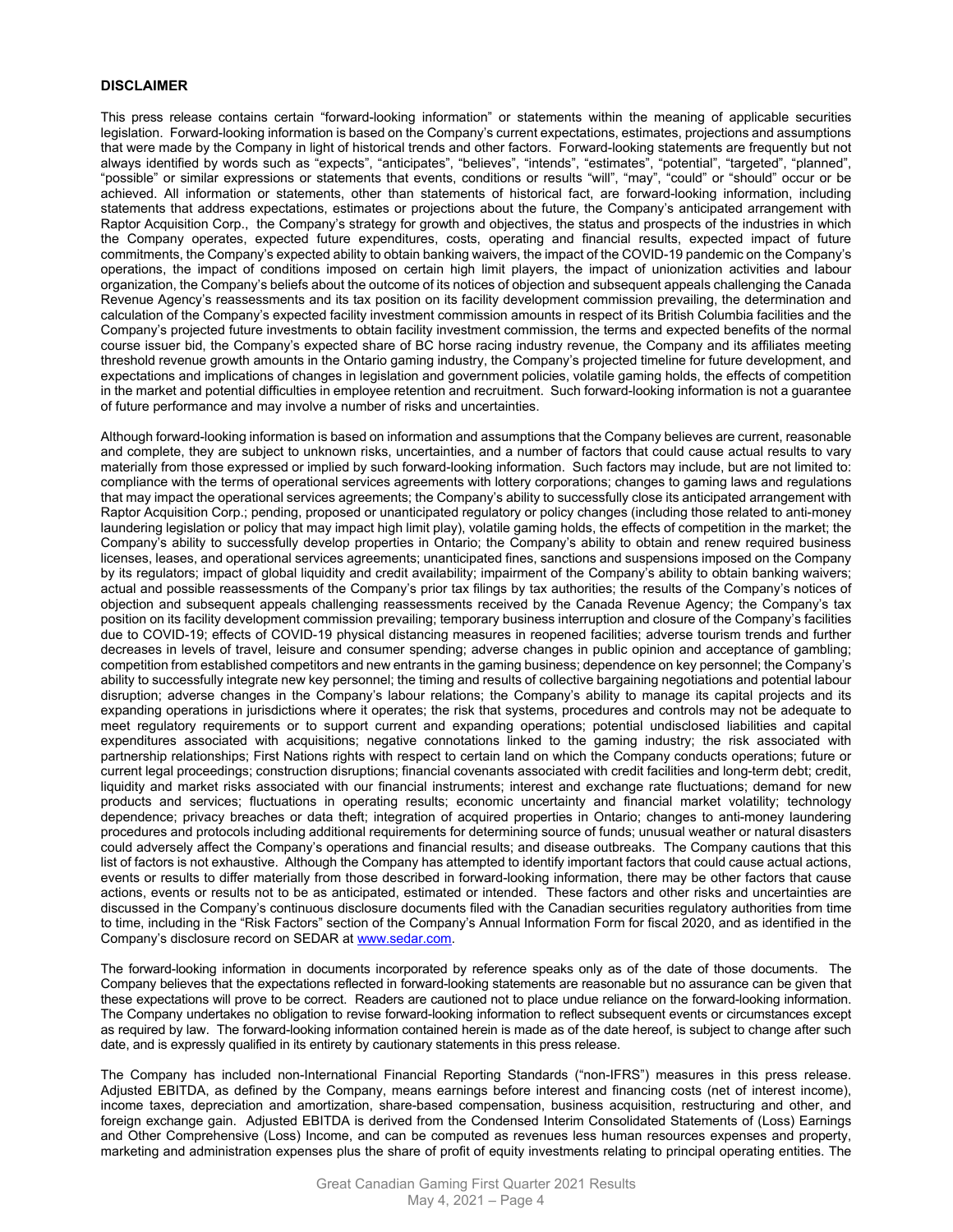Company believes Adjusted EBITDA is a useful measure because it provides information to management about the operating and financial performance of the Company and its ability to generate operating cash flow to fund future working capital needs, service outstanding debt, and fund future capital expenditures. Adjusted EBITDA is also used by investors and analysts for the purpose of valuing the Company. The Company has reported Free Cash Flow as an additional measure of its operating performance, particularly to monitor the Company's non-discretionary cash requirements during the Pandemic period. Free Cash Flow can be computed as Adjusted EBITDA less the following items derived from the Condensed Interim Consolidated Statements of Cash Flows: changes in non-cash working capital, capital expenditures, net of related accounts payable, payment of lease liabilities, interest paid and income taxes paid.

Readers are cautioned that these non-IFRS definitions are not recognized measures under International Financial Reporting Standards ("IFRS"), do not have standardized meanings prescribed by IFRS, and should not be construed to be alternatives to net earnings determined in accordance with IFRS or as indicators of performance or liquidity or cash flows. The Company's method of calculating these measures may differ from methods used by other entities and accordingly our measures may not be comparable to similarly titled measures used by other entities or in other jurisdictions. The Company uses these measures because it believes they provide useful information to both management and investors with respect to the operating and financial performance of the Company.